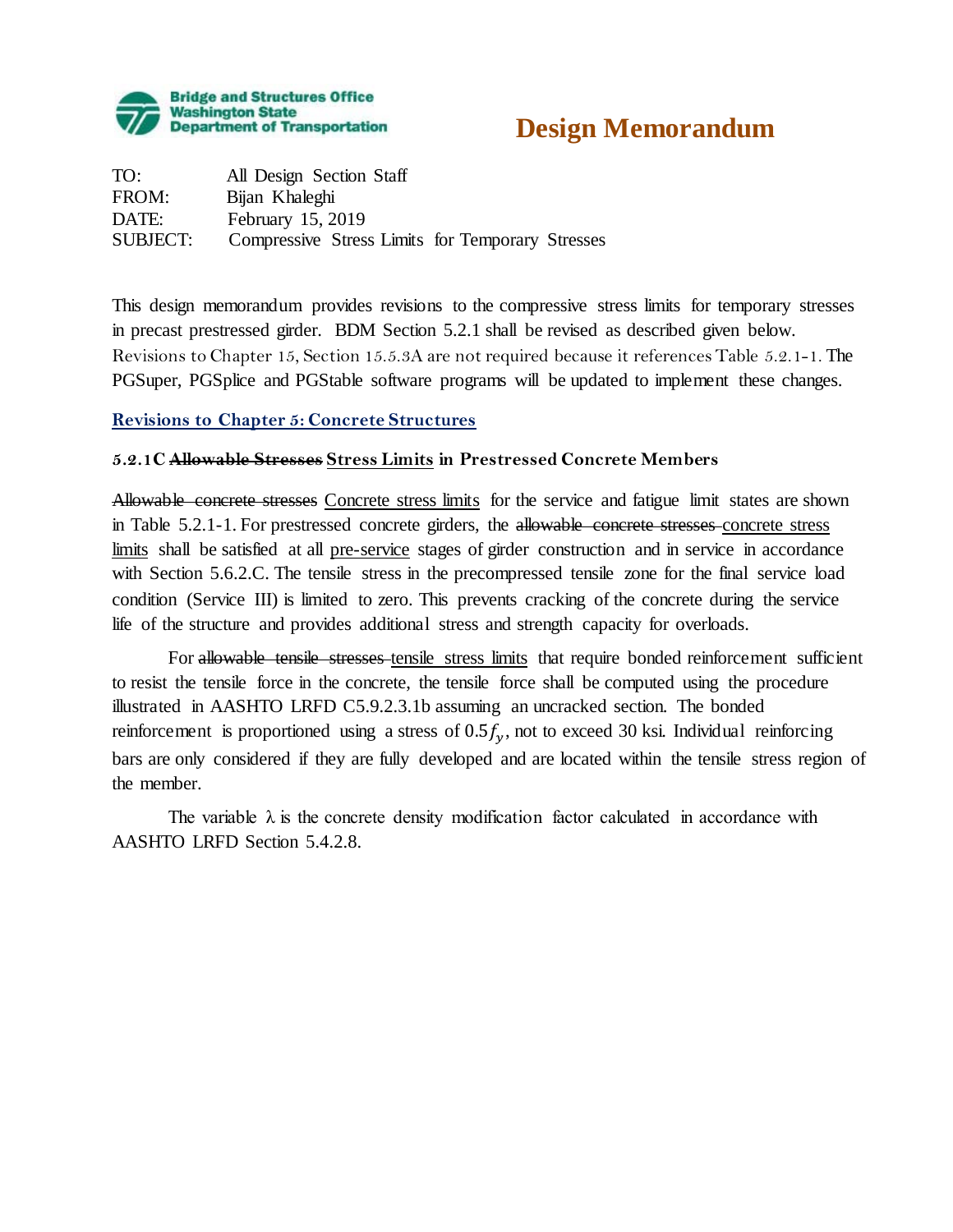| Allowable Stresses in Prestressed Concrete Members<br><b>Table 5.2.1-1</b> |               |                                                                                                                                                                                            |                                        |
|----------------------------------------------------------------------------|---------------|--------------------------------------------------------------------------------------------------------------------------------------------------------------------------------------------|----------------------------------------|
| <b>Condition</b>                                                           | <b>Stress</b> | Location                                                                                                                                                                                   | <b>Allowable Stress (ksi)</b>          |
| Temporary<br>Stress at<br>Transfer and<br>Lifting from<br>Casting Bed      | Tensile       | In areas without bonded reinforcement sufficient to resist the<br>tensile force in the concrete                                                                                            | $0.0948\lambda \sqrt{f'_{ci}} \le 0.2$ |
|                                                                            |               | In areas with bonded reinforcement sufficient to resist the<br>tensile force in the concrete                                                                                               | $0.24\lambda f_{ci}$                   |
|                                                                            | Compressive   | All locations                                                                                                                                                                              | $0.65 f_{ci}'$                         |
|                                                                            |               | At section extremities (i.e. flange tips) when<br>lateral bending from girder tilt due to assumed<br>sweep and lift point offset is considered                                             | $0.70 f_{ci}$                          |
| Temporary<br>Stress at<br>Shipping and<br>Erection                         | Tensile       | In areas without bonded reinforcement sufficient to resist the<br>tensile force in the concrete                                                                                            | $0.0948\lambda\sqrt{f'_c}$             |
|                                                                            |               | In areas with bonded reinforcement sufficient to resist the<br>tensile force in the concrete                                                                                               | $0.19\lambda\sqrt{f'_c}$               |
|                                                                            |               | In areas with bonded reinforcement sufficient to resist the<br>tensile force in the concrete when shipping at 6%<br>superelevation, without impact (see Section 5.6.2.C.2.d)               | $0.24\lambda\sqrt{f'_c}$               |
|                                                                            | Compressive   | All locations                                                                                                                                                                              | $0.65 f'_c$                            |
|                                                                            |               | At section extremities (i.e. flange tips) when<br>lateral bending from girder tilt due to assumed<br>sweep, bunk point offset, and roadway crown<br>slope and superelevation is considered | $0.70 f_c'$                            |
| Final<br>Stresses at<br>Service Load                                       | Tensile       | Precompressed tensile zoneAll locations                                                                                                                                                    | 0.0                                    |
|                                                                            | Compressive   | All locations due to Eeffective prestress and permanent loads                                                                                                                              | $0.45 f_c'$                            |
|                                                                            |               | All locations due to Eeffective prestress, permanent loads<br>and transient (live) loads                                                                                                   | $0.60 f_c'$                            |
| Final<br>Stresses at<br>Fatigue Load                                       | Compressive   | All locations due to Fatigue I Load Combination plus one-<br>half effective prestress and permanent loads in accordance<br>with AASHTO LRFD Section 5.5.3.1                                | $0.40 f'_c$                            |

٦

 $\Gamma$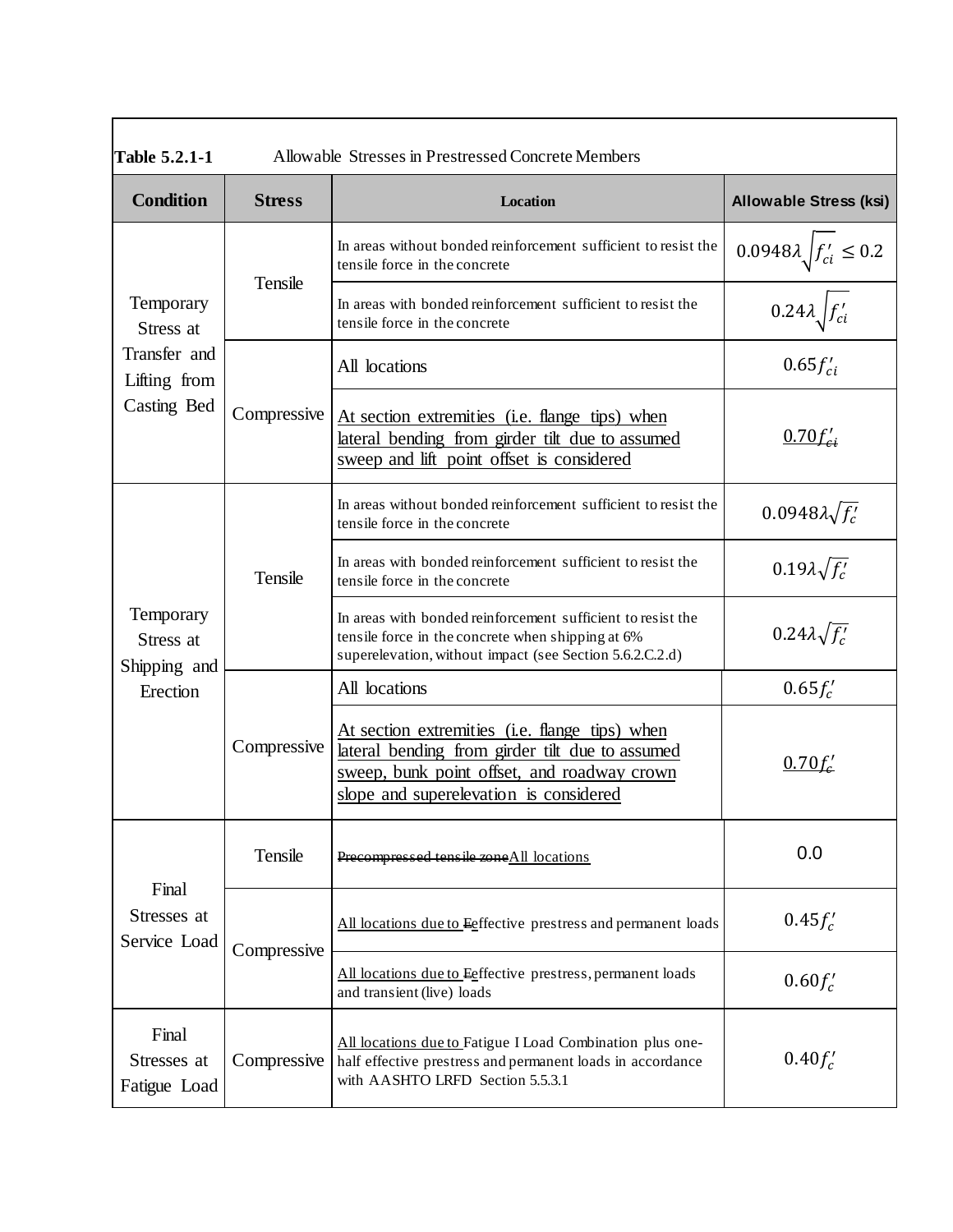Figure 5.2.1-1 illustrates the application of compressive stress limits and during lifting and shipping.



Figure 5.2.1-1 - Application of compressive stress limits for lifting and shipping.

#### **Background:**

The intent of these revisions is to provide relief from high concrete strength requirements due to compressive stresses at the extremities of the cross-section when lateral bending is present and explicitly considered.

The basis for the current concrete compressive stress limit is research by Birrcher and Bayrak<sup>[1]</sup>. It is important to note that the limit on concrete compressive stress is based on performance of the member in service, not the potential crushing of concrete during lifting and shipping. High compressive stress can cause micro-cracking in early-age concrete, potentially increasing the camber in an unpredictable fashion and reducing the modulus of rupture, leading to premature flexural cracking in service. The referenced research advised that the prediction of camber was generally not affected by an increase in allowable compressive stress. With respect to the reduction in modulus of rupture, Fig. 1 (reproduced from Figure 5-20, Reference 1) shows a comparison of the predicted flexural cracking load versus the level of allowable compressive stress for a variety of section shapes tested in the lab. On the vertical axis, an accuracy of zero indicates that the predicted cracking load matched the measured cracking load. Negative accuracy values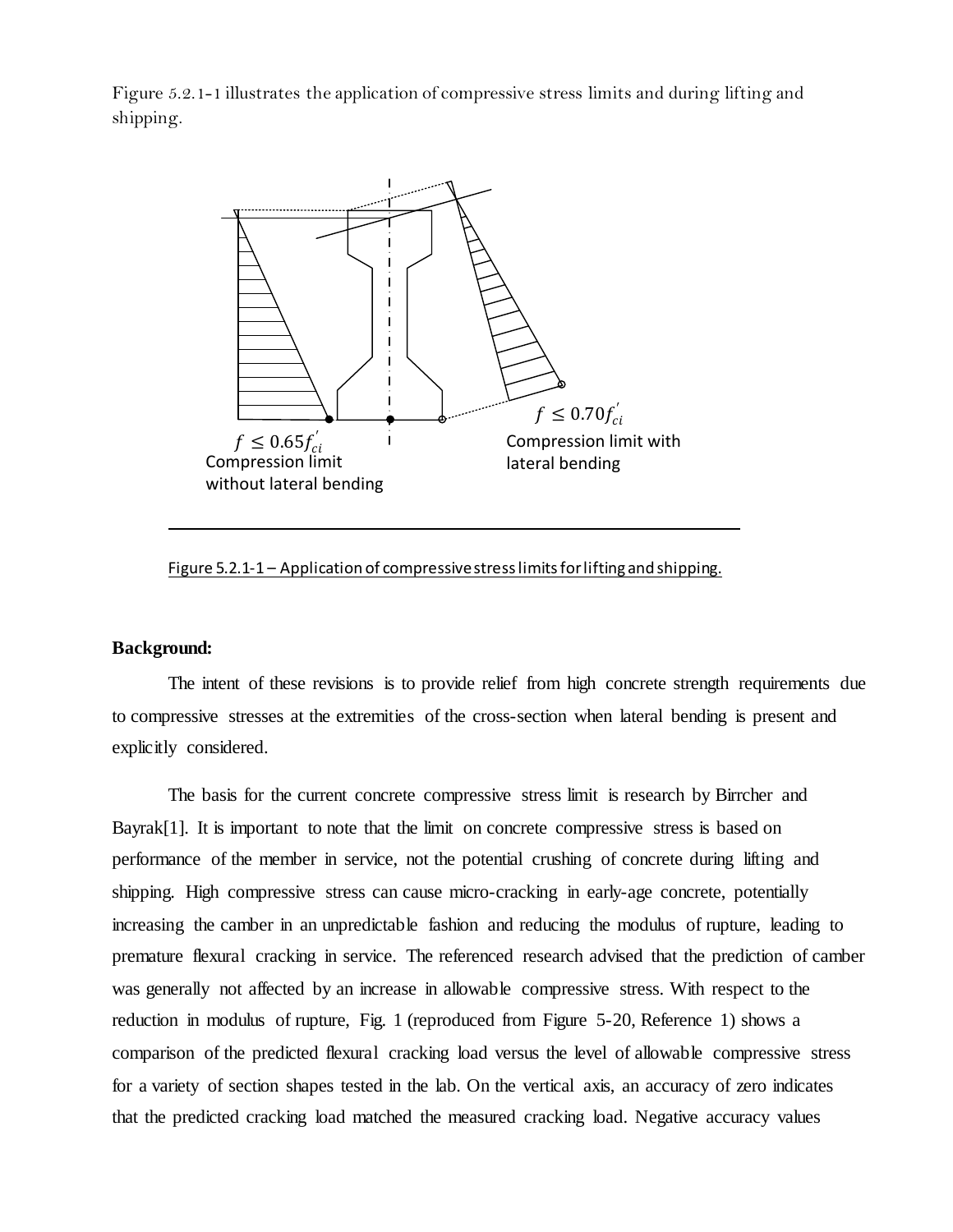indicate that the specimens cracked before reaching the predicted cracking load. The red vertical dashed line indicates a compressive stress limit of 0.65*f'ci*, which comfortably fits the data, but an argument can be made that the solid red vertical line at 0.70*f'ci* is also justifiable.



According to descriptions of relevant research provided in Birrcher, et. al. [2], the  $0.65 f'_{ci}$ recommendation was based on tests of specimens that were either uniformly loaded in compression or did not have lateral bending concerns as noted above. Therefore, the experimentation represents a "global" stress condition in the specimens. Bending about the minor axis does not result in a net change in these "global" stresses, but introduces peak stresses at the extremities of the member.

The peak stresses at the extremities of a member typically occur during handling, shipping and erection. These peak stresses are temporary, occurring a limited number of times during preservice conditions and occur for very short durations.

#### References

- 1. Birrcher, David, and Bayrak, Oguzhan, "Effects of Increasing the Allowable Compressive Stress at Release of Prestressed Concrete Girders", Research Report 0-5197-11, Center for Transportation Research, The University of Texas at Austin, January 2007, 226 pp.
- 2. Castro, Alfredo, Kreger, M., Bayrak, O. Breen, J. and Wood, S., "Allowable Design Release Stresses in Pretensioned Concrete Beams", Research Report 0-4086-2, Center for Transportation Research, The University of Texas at Austin, August 2004, 140pp.